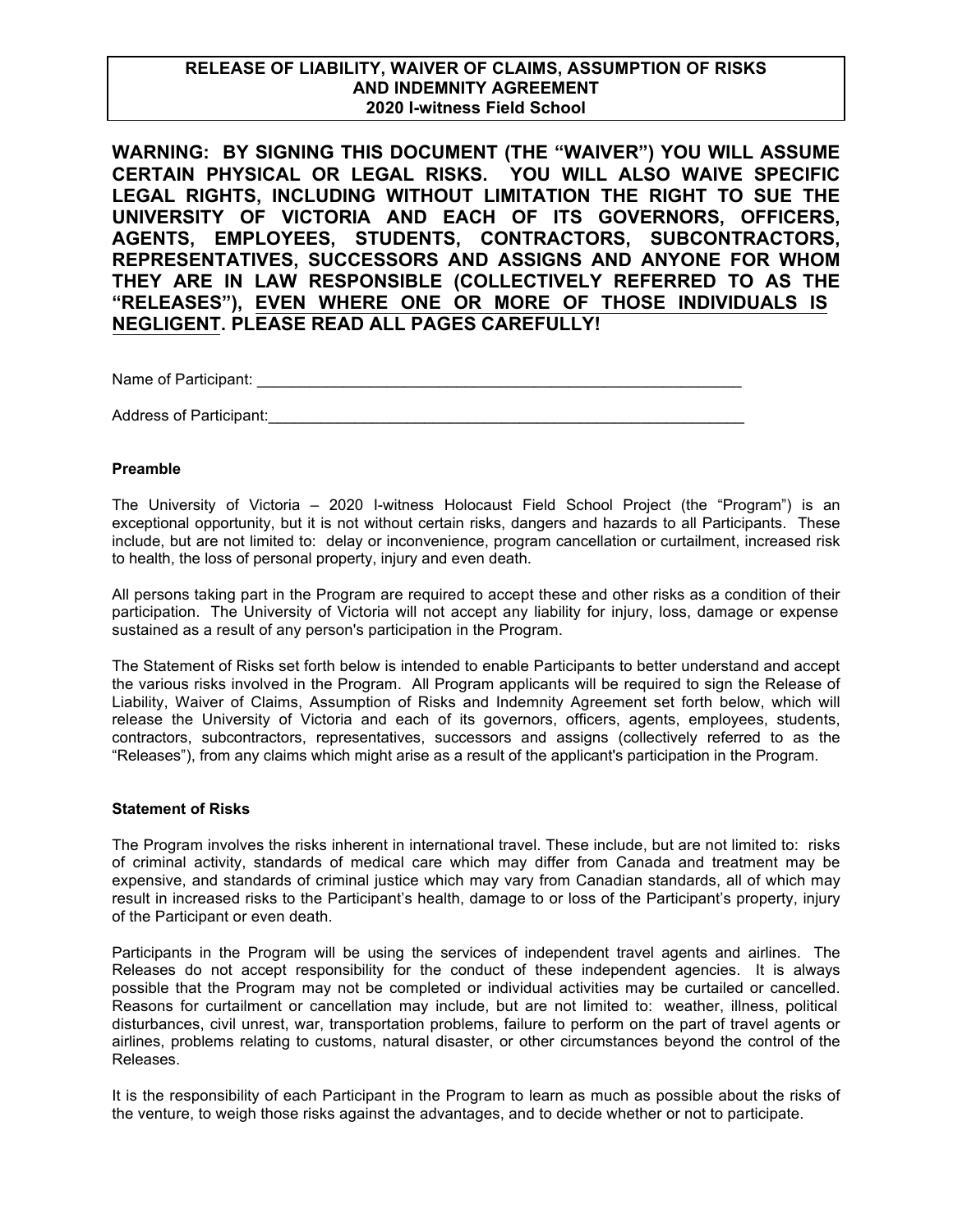## **RELEASE OF LIABILITY, WAIVER OF CLAIMS, ASSUMPTION OF RISKS AND INDEMNITY AGREEMENT 2020 I-witness Field School**

The Releasees accept no responsibility and assume no liability with respect to any academic, vocational, medical, or financial advice received by a Participant concerning the I-witness Holocaust Field School Project (the "Program").

\_\_\_\_\_\_\_\_\_\_\_\_\_\_(initial here)

I, \_\_\_\_\_\_\_\_\_\_\_\_\_\_\_\_\_\_\_\_\_\_\_\_\_\_\_\_\_\_\_\_\_\_\_\_, am aware that the Program involves many risks, dangers and hazards including, but not limited to those referred to in the Preamble and the Statement of Risks set forth above. I am also aware that my participation in the Program is voluntary. I freely accept and fully assume all such risks, dangers and hazards, and the possibility of delay or inconvenience, Program cancellation or curtailment, the loss of, or damage to, personal property, injury to my health, bodily injury and even death.

### **Release of Liability, Waiver of Claims and Indemnity Agreement**

**IN CONSIDERATION** of the Releases allowing me to participate in the Program, and as a condition of my participation in the Program, and for other good and valuable consideration (the receipt and sufficiency of which I acknowledge):

- 1. I WAIVE AND RELINQUISH ANY AND ALL CLAIMS, CAUSES OF ACTION, COSTS, DAMAGES, DEMANDS AND OBLIGATIONS of any kind or nature whatsoever, known or unknown, that I have or may in the future have against the Releasees resulting from my participation in the Program and arising from any cause whatsoever, including negligence, breach of contract, or breach or any statutory duty or other duty of care on the part of the Releasees.
- 2. I RELEASE AND FOREVER DISCHARGE the Releasees from and against any and all liability for any loss, expense, property damage, bodily injury or death that I may suffer as a result of my participation in the Program, or in any manner connected with, related to or as a consequence of my participation in the Program, due to any cause whatsoever, including any negligence, breach of contract, or breach of any statutory or other duty of care on the part of the Releasees.
- 3. I AGREE TO HOLD HARMLESS AND INDEMNIFY the Releasees from any and all liability for (a) any damage to the property of, or bodily injury to, any third party, resulting from my negligent or intentional act or omission while participating in the Program; and (b) from any and all non-scheduled or emergency expenses related to first aid or medical treatment or evacuation of myself in the event of an accident, injury or illness. I acknowledge that all expenses associated with non-schedules or emergency evacuation, rescue or first aid will be my responsibility and not paid by the Releasees.
- 4. I agree to abide by all local laws and regulations while participating in the Program, and to take responsibility for my own conduct, should I become liable to any person for any loss or damage which I have caused.
- 5. I agree that this Release of Liability, Waiver of Claims, Assumption of Risks and Indemnity Agreement shall be effective and binding upon my successors, assigns, heirs, next of kin, executors, administrators and personal representatives.
- 6. I agree that this Release of Liability, Waiver of Claims, Assumption of Risks and Indemnity Agreement shall be governed by and construed in accordance with the laws of the Province of British Columbia. Any action or dispute arising out of my participation in the Program shall be instituted or brought in the Courts of the Province of British Columbia, and by signing and delivering this Agreement, I irrevocably accept and submit to the exclusive jurisdiction of such courts, and to all proceedings in such courts.
- **7.** I represent, warrant and agree that, in executing and delivering this Release of Liability, Waiver of Claims, Assumption of Risks and Indemnity Agreement, I am not relying, and have not relied, upon any